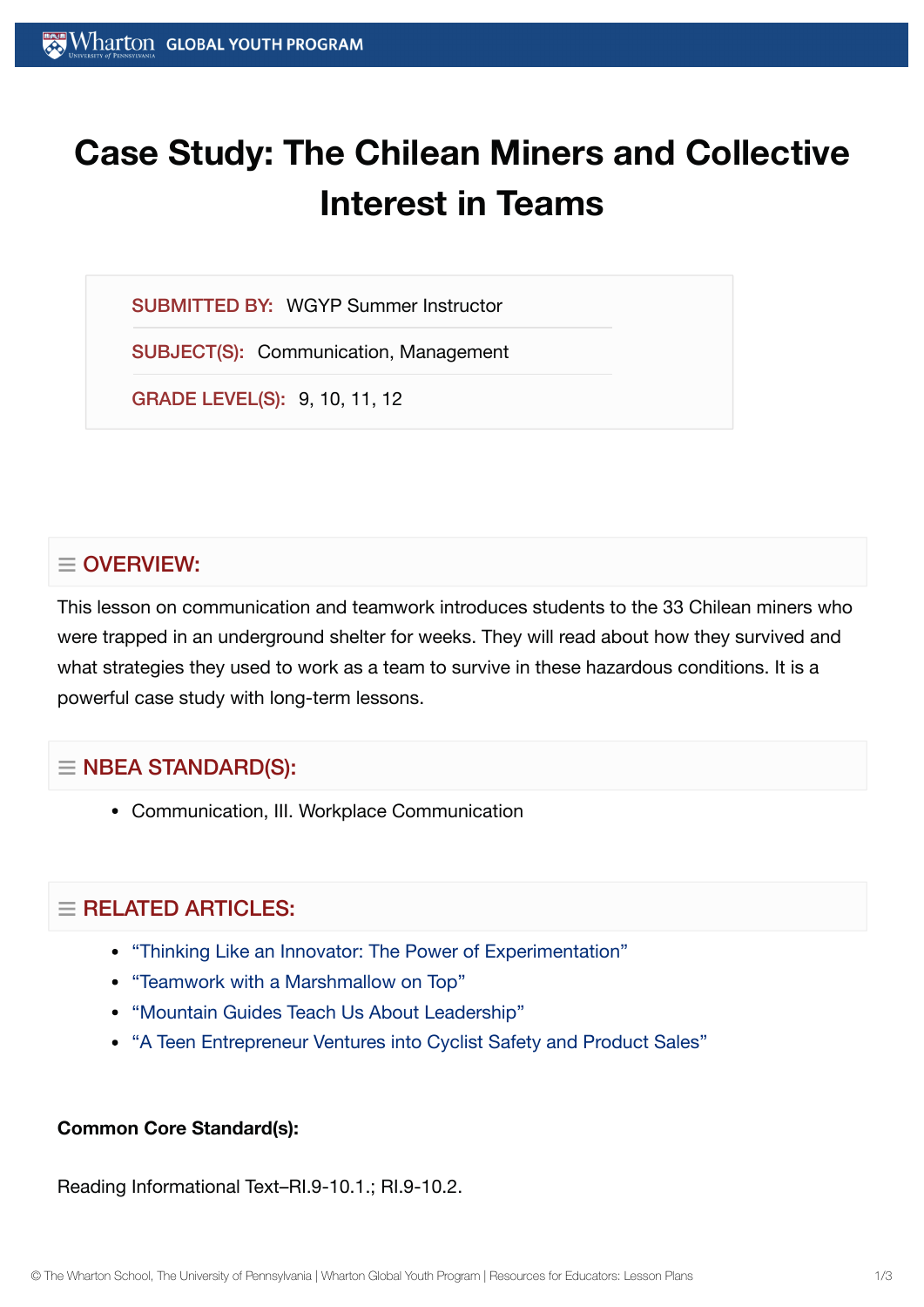Speaking and Listening–SL.9-10.1.

#### **Purpose:**

After this lesson, students will understand the importance of developing collective interest in teams.

**[Knowledge@Wharton](http://knowledge.wharton.upenn.edu/article.cfm?articleid=2607) Article:** "Lessons on Leadership and Teamwork — from 700 Meters Below the Earth's Surface"

**Other Resources/Materials:** CNN Special Report on [Chilean](http://www.cnn.com/SPECIALS/2010/chile.miners/) Miners

#### **Activity:**

#### *Introduction (5 min)*

Ask students how many of them heard about the Chilean miners. Explain the details of the event:

- About a dozen or so of the 33 miners were trapped 2,300 feet below the earth in a Chilean mine.
- After more than two months, all 33 miners survived the ordeal.

Ask students to imagine it happening to them: how would they react to the situation?

Tell the students that the survival story has impressed many people, and endures as a relevant case study about teamwork and survival. How did 33 men come up with a strategy to survive and take care of each other while trapped in a mineshaft for 69 days?

#### *Group Reading (10 min)*

As a group, read the Knowledge@Wharton article together, having different students read paragraphs out loud in turns.

#### *Group Discussion (10 min)*

In groups, ask students to answer the following questions on butcher paper:

What does "collective interest" mean?